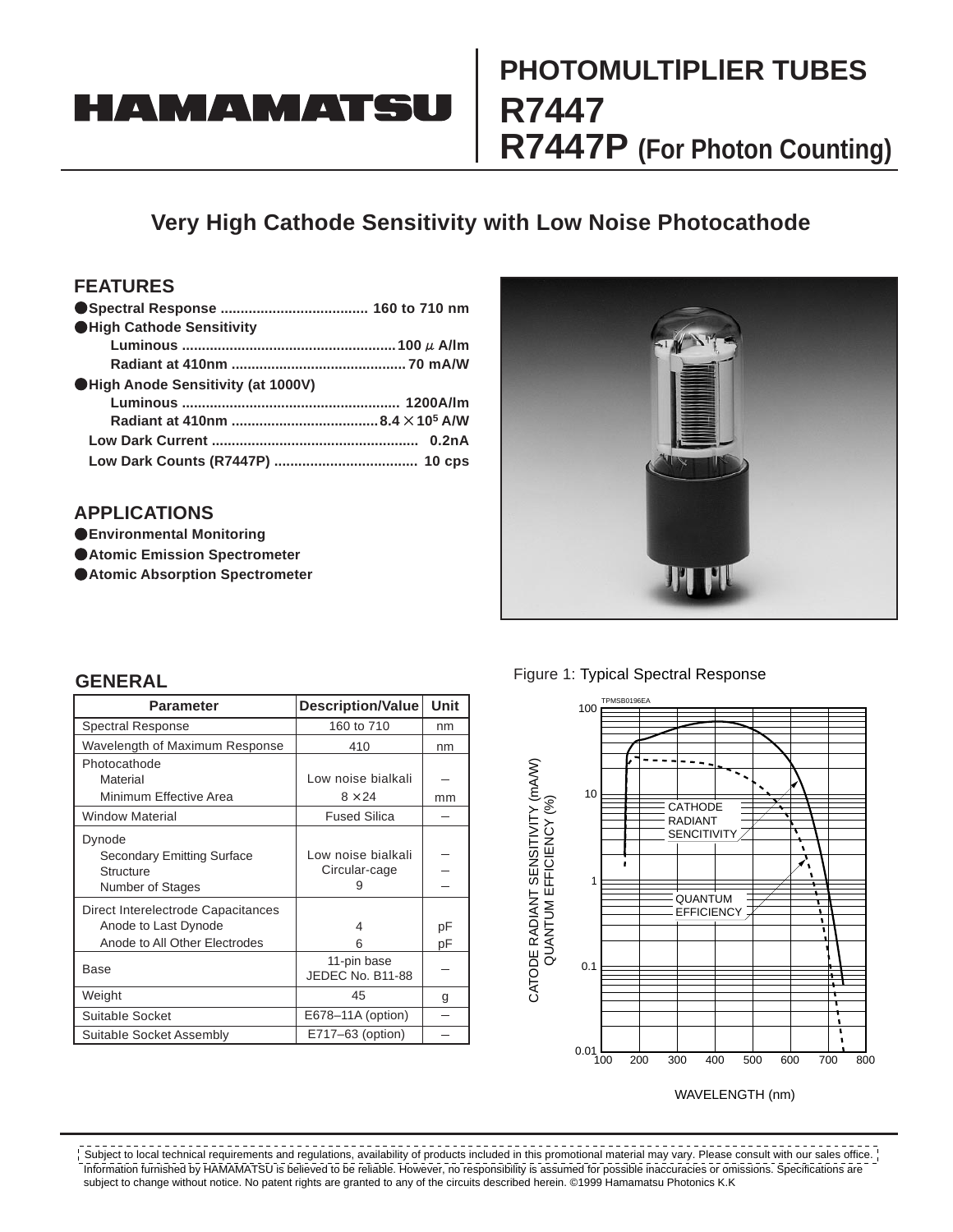## **PHOTOMULTlPLlER TUBES R7447, R7447P (For Photon Counting)**

#### **MAXIMUM RATINGS (Absolute Maximum Values)**

| <b>Parameter</b>              | Value | Unit |  |  |  |
|-------------------------------|-------|------|--|--|--|
| <b>Supply Voltage</b>         |       |      |  |  |  |
| Between Anode and Cathode     | 1250  | Vdc  |  |  |  |
| Between Anode and Last Dynode | 250   | Vdc  |  |  |  |
| Average Anode Current A       | 0.1   | mA   |  |  |  |

#### **CHARACTERISTlCS (at 25** °**C)**

| VIRING FINOTIOU (at 25 U                |      | 111777<br>for General Purpose |                                  |                          | . <del>. .</del><br>for Photon Counting |      |               |
|-----------------------------------------|------|-------------------------------|----------------------------------|--------------------------|-----------------------------------------|------|---------------|
| <b>Parameter</b>                        | Min. | Typ.                          | Max.                             | Min.                     | Typ.                                    | Max. | <b>Unit</b>   |
| <b>Cathode Sensitivity</b>              |      |                               |                                  |                          |                                         |      |               |
| Quantum Efficiency at 300nm             |      | 24                            |                                  |                          | 24                                      |      | $\frac{0}{0}$ |
| Luminous <sup>B</sup>                   | 80   | 100                           |                                  | 80                       | 100                                     |      | µA/lm         |
| Radiant at 410nm (Peak)                 |      | 70                            |                                  |                          | 70                                      |      | mA/W          |
| <b>Blue<sup>C</sup></b>                 |      | 8                             |                                  |                          | 8                                       |      | $\mu$ A/lm-b  |
| <b>Anode Sensitivity</b>                |      |                               |                                  |                          |                                         |      |               |
| Luminous <sup>D</sup>                   | 1000 | 1200                          |                                  | 1000                     | 1200                                    |      | A/m           |
| Radiant at 400nm                        |      | $8.4 \times 10^5$             |                                  |                          | $8.4 \times 10^5$                       |      | A/W           |
| Gain E                                  |      | $1.2 \times 10^{7}$           | $\overline{\phantom{0}}$         | $\overline{\phantom{0}}$ | $1.2 \times 10^{7}$                     |      |               |
| Anode Dark Current F                    |      |                               |                                  |                          |                                         |      |               |
| After 30minutes Storage in the darkness |      | 0.2                           | 2.0                              |                          | 0.2                                     | 0.5  | nA            |
| Anode Dark CountsF                      |      |                               | —                                |                          | 10                                      | 50   | cps           |
| ENI(Equivalent Noise Input) G           |      | $3.30 \times 10^{-17}$        | $\overbrace{\phantom{12322111}}$ |                          | $3.30 \times 10^{-17}$                  |      | W             |
| Time Response D                         |      |                               |                                  |                          |                                         |      |               |
| Anode Pulse Rise Time <sup>H</sup>      |      | 2.2                           |                                  |                          | 2.2                                     |      | ns            |
| Electron Transit Time J                 |      | 22                            |                                  |                          | 22                                      |      | ns            |
| Transit Time Spread (TTS) K             |      | 1.2                           |                                  |                          | 1.2                                     |      | ns            |
| Anode Current Stability L               |      |                               |                                  |                          |                                         |      |               |
| <b>Current Hysteresis</b>               |      | 0.1                           |                                  |                          | 0.1                                     |      | $\%$          |
| Voltage Hysteresis                      |      | 1.0                           |                                  |                          | 1.0                                     |      | $\%$          |

**R7447**

#### **NOTES**

A: Averaged over any interval of 30 seconds maximum.

- B: The light source is a tungsten filament lamp operated at a distribution temperature of 2856K. Supply voltage is 150 volts between the cathode and all other electrodes connected together as anode.
- C: The value is cathode output current when a blue filter(Corning CS-5-58 polished to 1/2 stock thickness) is interposed between the light source and the tube under the same condition as Note B.
- D: Measured with the same light source as Note B and with the anode-tocathode supply voltage and voltage distribution ratio shown in Table 1 below.
- E: Measured with the same supply voltage and voltage distribution ratio as Note D after removal of light.
- F: Measured at the voltage producing the gain of  $1 \times 10^6$ .
- G: ENI is an indication of the photon-limited signal-to-noise ratio. It refers to the amount of light in watts to produce a signal-to-noise ratio of unity in the output of a photomultiplier tube.

$$
ENI = \frac{\sqrt{2q \cdot \text{Idb} \cdot G \cdot f}}{S}
$$

where  $q =$  Electronic charge (1.60  $\times$  10<sup>-19</sup> coulomb).

- ldb = Anode dark current(after 30 minute storage) in amperes.  $G =$  Gain.
	- f = Bandwidth of the system in hertz. 1 hertz is used.
	- S = Anode radiant sensitivity in amperes per watt at the wave length of peak response.
- H: The rise time is the time for the output pulse to rise from 10% to 90% of the peak amplitude when the entire photocathode is illuminated by a delta function light pulse.
- J: The electron transit time is the interval between the arrival of delta function light pulse at the entrance window of the tube and the time when the anode output reaches the peak amplitude. In measurement, the whole photocathode is illuminated.

K: Also called transit time jitter. This is the fluctuation in electron transit time between individual pulses in the signal photoelectron mode, and may be defined as the FWHM of the frequency distribution of electron transit times.

L: Hysteresis is temporary instability in anode current after light and voltage are applied.



**R7447P**

(1)Current Hysteresis

The tube is operated at 750 volts with an anode current of 1 micro-ampere for 5 minutes. The light is then removed from the tube for a minute. The tube is then re-illuminated by the previous light level for a minute to measure the variation.

(2)Voltage Hysteresis

The tube is operated at 300 volts with an anode current of 0.1 micro-ampere for 5 minutes. The light is then removed from the tube and the supply voltage is quickly increased to 800 volts. After a minute, the supply voltage is then reduced to the previous value and the tube is re-illuminated for a minute to measure the variation.

#### **Table 1:Voltage Distribution Ratio**

| Electrodes                   |  |  |  | $Dy1   Dy2   Dy3   Dy4   Dy5   Dy6   Dy7   Dy8   Dy9$ |  |  |  |  |  |  |  |
|------------------------------|--|--|--|-------------------------------------------------------|--|--|--|--|--|--|--|
| <b>Distribution</b><br>Ratio |  |  |  |                                                       |  |  |  |  |  |  |  |

SuppIy Voltage : 1000Vdc

K : Cathode, Dy : Dynode, P : Anode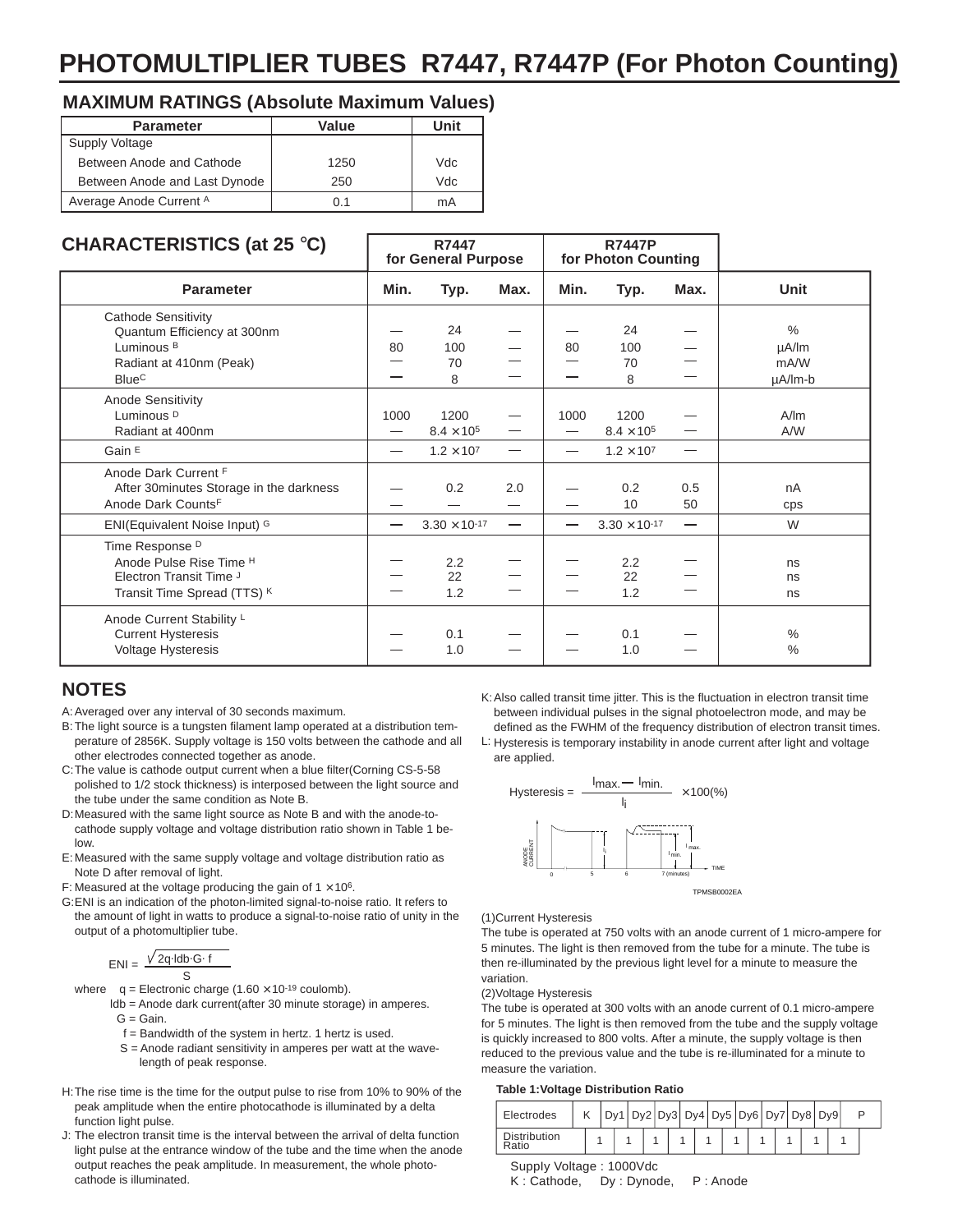Figure 2: Typical Gain and Anode Dark Current Figure 3: Typical Time Response





Figure 6: Typical Single Photon Pulse Height Distribution for R7447P



CHANNEL NUMBER (CH)



#### Figure 4: Typical ENI vs. Wavelength Figure 5: Typical EADCI (Equivalent Anode Dark Current Input) vs. Supply Voltage



Data shown here, which is given from a relation among supply voltage, anode sensitivity and dark current, serves as a good reference in order to determine the most suitable supply voltage or its range.

#### Figure 7: Typical Temperature Characteristics of Dark Count for R7447P